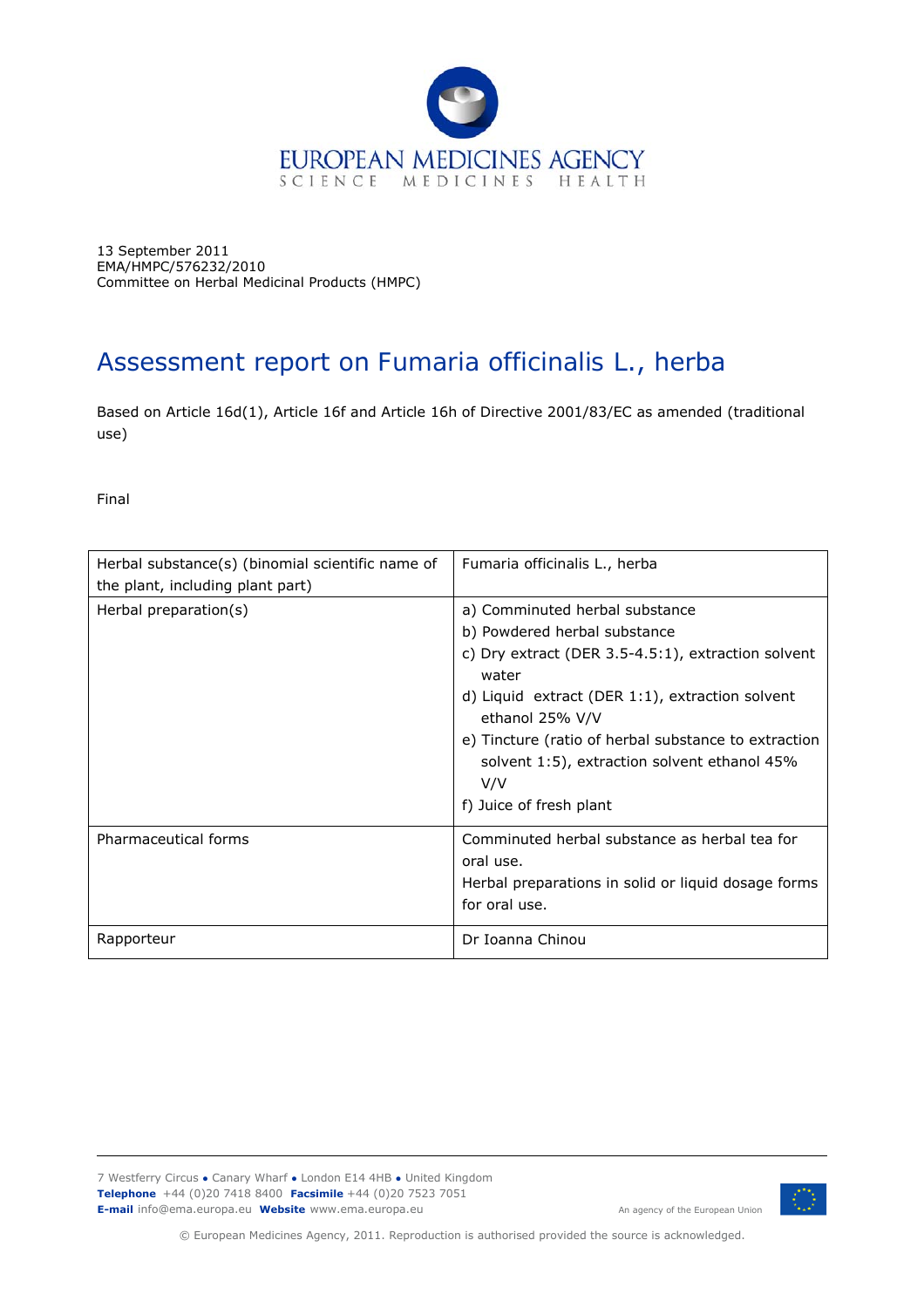# <span id="page-1-0"></span>*Table of contents*

| 1.1. Description of the herbal substance(s), herbal preparation(s) or combinations thereof . 3<br>1.2. Information about products on the market in the Member States  4                                                                                                          |
|----------------------------------------------------------------------------------------------------------------------------------------------------------------------------------------------------------------------------------------------------------------------------------|
|                                                                                                                                                                                                                                                                                  |
| 2.2. Information on traditional/current indications and specified substances/preparations  8<br>2.3. Specified strength/posology/route of administration/duration of use for relevant                                                                                            |
|                                                                                                                                                                                                                                                                                  |
| 3.1. Overview of available pharmacological data regarding the herbal substance(s), herbal<br>3.2. Overview of available pharmacokinetic data regarding the herbal substance(s), herbal<br>3.3. Overview of available toxicological data regarding the herbal substance(s)/herbal |
|                                                                                                                                                                                                                                                                                  |
| 4.1.1. Overview of pharmacodynamic data regarding the herbal substance(s)/preparation(s)                                                                                                                                                                                         |
| 4.1.2. Overview of pharmacokinetic data regarding the herbal substance(s)/preparation(s)                                                                                                                                                                                         |
|                                                                                                                                                                                                                                                                                  |
| 4.2.3. Clinical studies in special populations (e.g. elderly and children) 14                                                                                                                                                                                                    |
|                                                                                                                                                                                                                                                                                  |
| 5.1. Overview of toxicological/safety data from clinical trials in humans 15                                                                                                                                                                                                     |
|                                                                                                                                                                                                                                                                                  |
|                                                                                                                                                                                                                                                                                  |
|                                                                                                                                                                                                                                                                                  |
|                                                                                                                                                                                                                                                                                  |
|                                                                                                                                                                                                                                                                                  |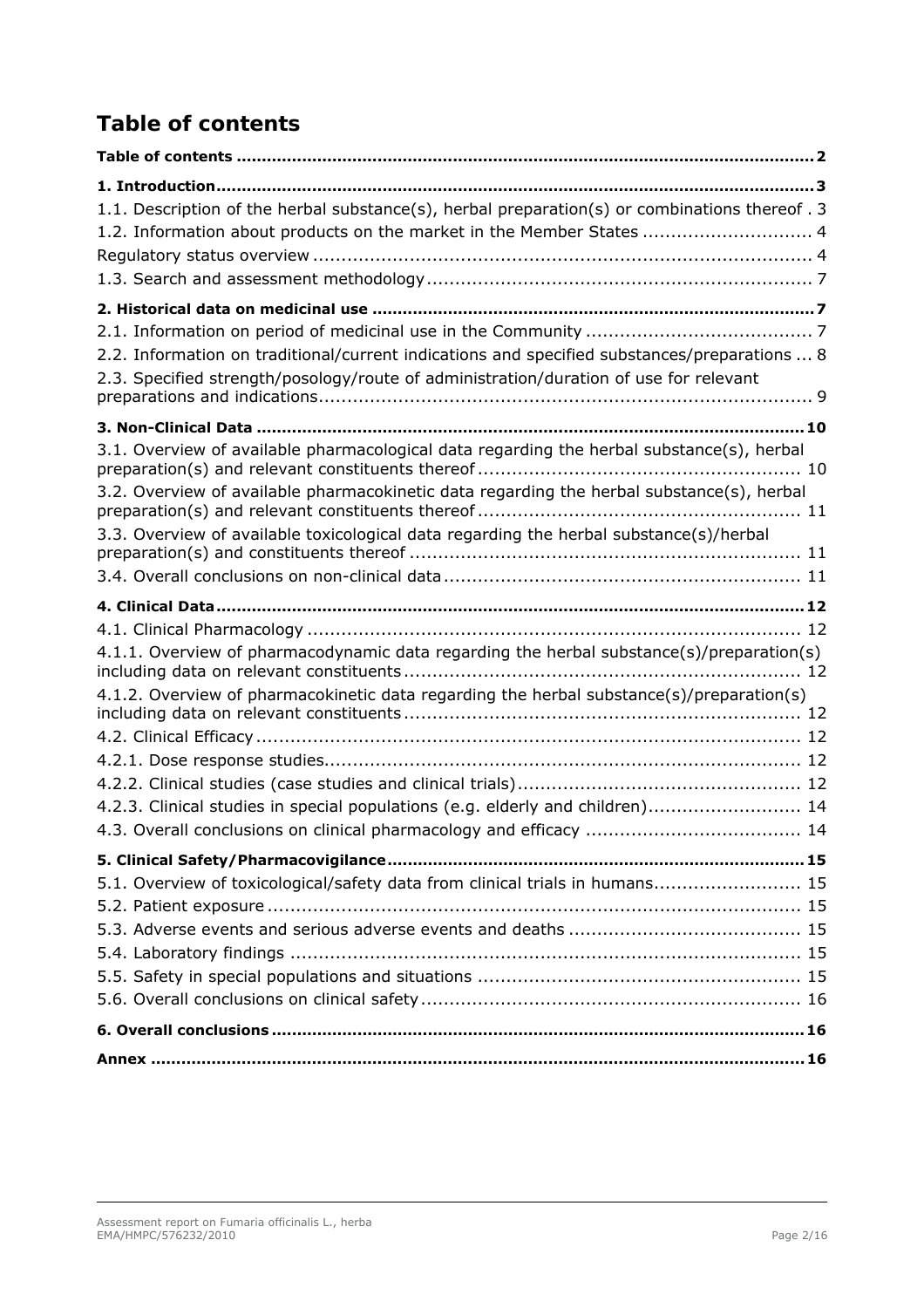# <span id="page-2-0"></span>**1. Introduction**

# <span id="page-2-1"></span>*1.1. Description of the herbal substance(s), herbal preparation(s) or combinations thereof*

Herbal substance(s)

Fumariae herba, common fumitory herb, consists of the dried, above-ground parts of *Fumaria officinalis* L. (fam. *Fumariaceae*), gathered during the flowering season, as well as their preparations in effective dosages (Blumenthal 1998).

Fumitory is an annual plant of somewhat variable characteristics, often resembling a bush but also growing as a low trailing shrub. It has gray, pointed leaves that at a distance give the plant a wispy appearance of smoke (hence the common name). The pink-purple flower blooms in spring. The plant is widespread and can be found in gardens, slopes and in wastelands.

According to the European Pharmacopoeia ( $6<sup>th</sup>$  ed. 2008), the whole or fragmented dried aerial parts of *Fumaria officinalis* are harvested in full bloom. They contain a minimum of 0.40% of total alkaloids, expressed as protopine  $(C_{20}H_{19}NO_5=353.4)$ .

Fumitory comprises of the dried or fresh flowering plant *Fumaria officinalis* (*Papaveraceae*) and is used in herbal medicine. It is an ingredient of preparations used mainly for gastrointestinal and biliary-tract disorders (European Pharmacopoeia 6<sup>th</sup> ed. 2008; Reynolds 1996).

Some synonyms are: Erdrauchkraut; Fumaria; Fumariae herba; Fumeterre; Zemědýmová nat'; Ziele dymnicy; Дымовая Трава; Дымянка Лекарственная

According to Goetz *et al.* (2009), British Herbal Pharmacopoeia (1976), British Herbal Compendium (Bradley 1992) and Paris & Moyse (1981) chemical constituents are:

- Alkaloids (0.3-1% calculated as protopine (0.13%); several different types of alkaloids have been isolated and structurally elucidated derivatives:

Protopines, the quantitatively predominant type, as protopine (fumarine) and cryptopine,

Protoberberines: aurotensine, stylopine, N-methylsinactine and others,

Spirobenzylisoquinolines: fumaritine, fumaricine anf fumariline and others (Murav'eva *et al.* 1974),

Benzophenanthridines such as sanguinarine and corydamine (traces),

Indenobenzazepines: fumaritrididine and fumaritrine (Preininger 1975; Forgacs 1982, Forgacs *et al.*  1986; Wawrzynowicz *et al.* 1968; Hermansson *et al.* 1973; Mardirossian *et al.* 1983).

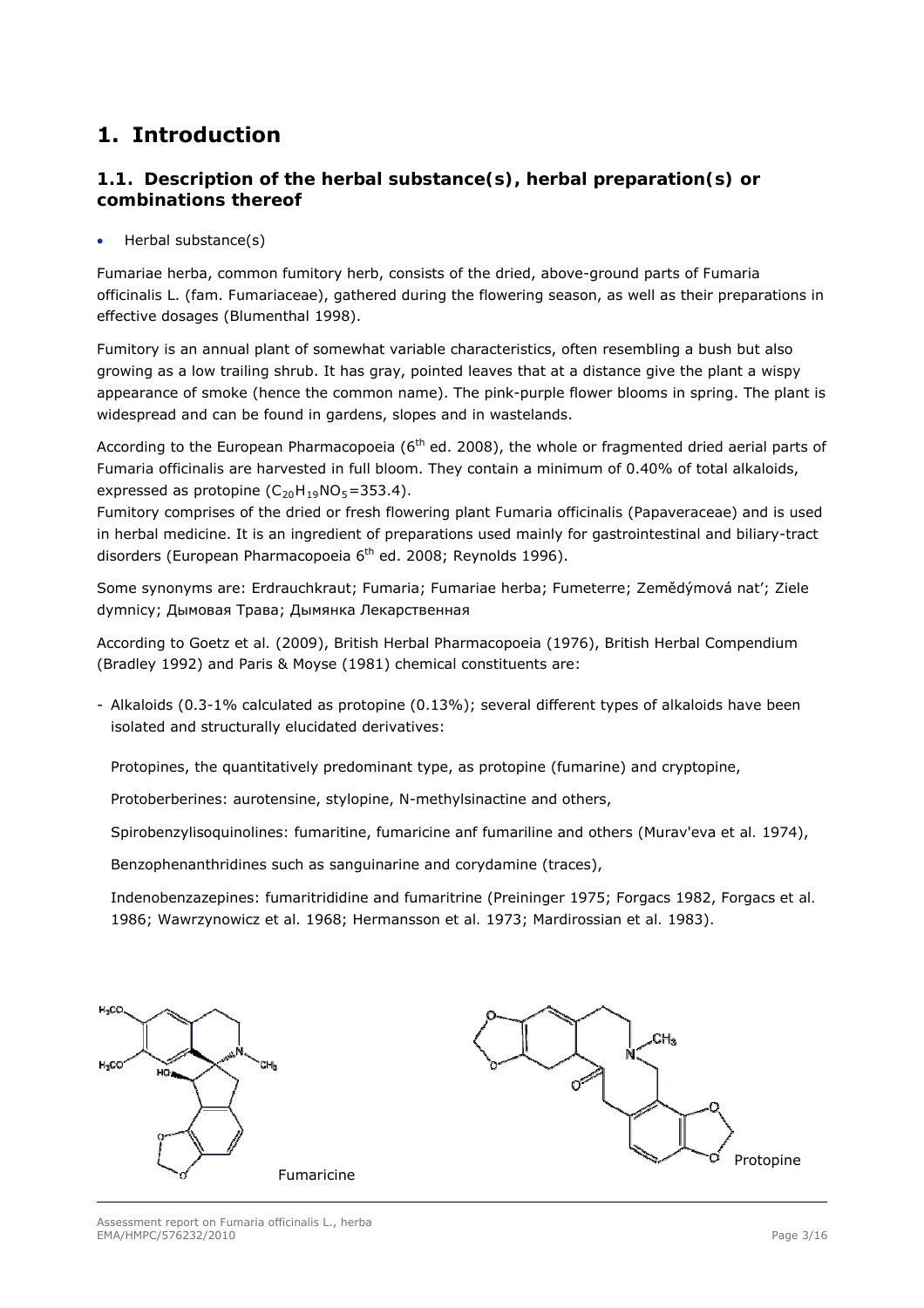- Flavonoids: principally glucosides of quercetin such as isoquercitrin, rutin, quercetin-3,7-diglucoside-3-arabinoglucoside (Torck *et al.* 1971; Massa *et al.* 1971)
- Acids: chlorogenic and caffeic acids, also fumaric acid, caffeoylmalic acid and other aliphatic acids (Massa *et al.* 1971; Boegge *et al.* 1995; Hahn *et al.* 1985)
- Other constituents are: bitter principles, mucilage, resin and potassium salts (Barnes *et al.* 2002)
- Herbal preparation(s)
- a) Comminuted herbal substance
- b) Powdered herbal substance
- c) Dry extract (DER 3.5-5:1), extraction solvent water
- d) Liquid extract (DER 1:1), extraction solvent ethanol 25% V/V
- e) Tincture (ratio of herbal substance to extraction solvent 1:5), extraction solvent ethanol 45% V/V
- f) Juice of the fresh plant
- Combinations of herbal substance(s) and/or herbal preparation(s) including a description of vitamin(s) and/or mineral(s) as ingredients of traditional combination herbal medicinal products assessed, where applicable.

This monograph refers only to Fumariae herba.

## <span id="page-3-0"></span>*1.2. Information about products on the market in the Member States*

<span id="page-3-1"></span>

| <b>Member State</b> | <b>Regulatory Status</b> |                               |            | <b>Comments</b>            |                                                                                                                   |
|---------------------|--------------------------|-------------------------------|------------|----------------------------|-------------------------------------------------------------------------------------------------------------------|
| Austria             | $\boxtimes$ MA           | <b>TRAD</b><br>$\mathbf{L}$   | Other TRAD | Other Specify:             | Dry water extract, DER<br>5:1, since 1978                                                                         |
| Belgium             | MA<br>l.                 | <b>TRAD</b>                   | Other TRAD | Other Specify:             | Not known                                                                                                         |
| <b>Bulgaria</b>     | MA<br><b>Contract</b>    | <b>TRAD</b>                   | Other TRAD | Other Specify:             | Not known                                                                                                         |
| Cyprus              | МA<br>ΙI                 | <b>TRAD</b><br>$\mathbf{I}$   | Other TRAD | Other Specify:             | No products registered                                                                                            |
| Czech Republic      | MA<br>$\Box$             | <b>TRAD</b>                   | Other TRAD | Other Specify:             | No products registered                                                                                            |
| Denmark             | MA<br>$\Box$             | <b>TRAD</b><br><b>College</b> | Other TRAD | Other Specify:             | No products registered                                                                                            |
| Estonia             | MA<br><b>College</b>     | <b>TRAD</b><br><b>College</b> | Other TRAD | Other Specify:             | No products registered                                                                                            |
| Finland             | MA<br>$\mathsf{L}$       | <b>TRAD</b><br><b>College</b> | Other TRAD | Other Specify:             | No products registered                                                                                            |
| France              | $\Box$ Ma                | $\boxtimes$ Trad              | Other TRAD | Other Specify:             | 1) Powdered aerial parts<br>2), 3) Dried water<br>extract (DER: 3.5-4.5:1)<br>Since: 1) 1982, 2) 1963,<br>3) 1987 |
| Germany             | МA                       | <b>TRAD</b>                   | Other TRAD | $\boxtimes$ Other Specify: | Only two herbal teas                                                                                              |
| Greece              | МA<br>$\blacksquare$     | <b>TRAD</b>                   | Other TRAD | Other Specify:             | No products on the<br>market                                                                                      |

## *Regulatory status overview*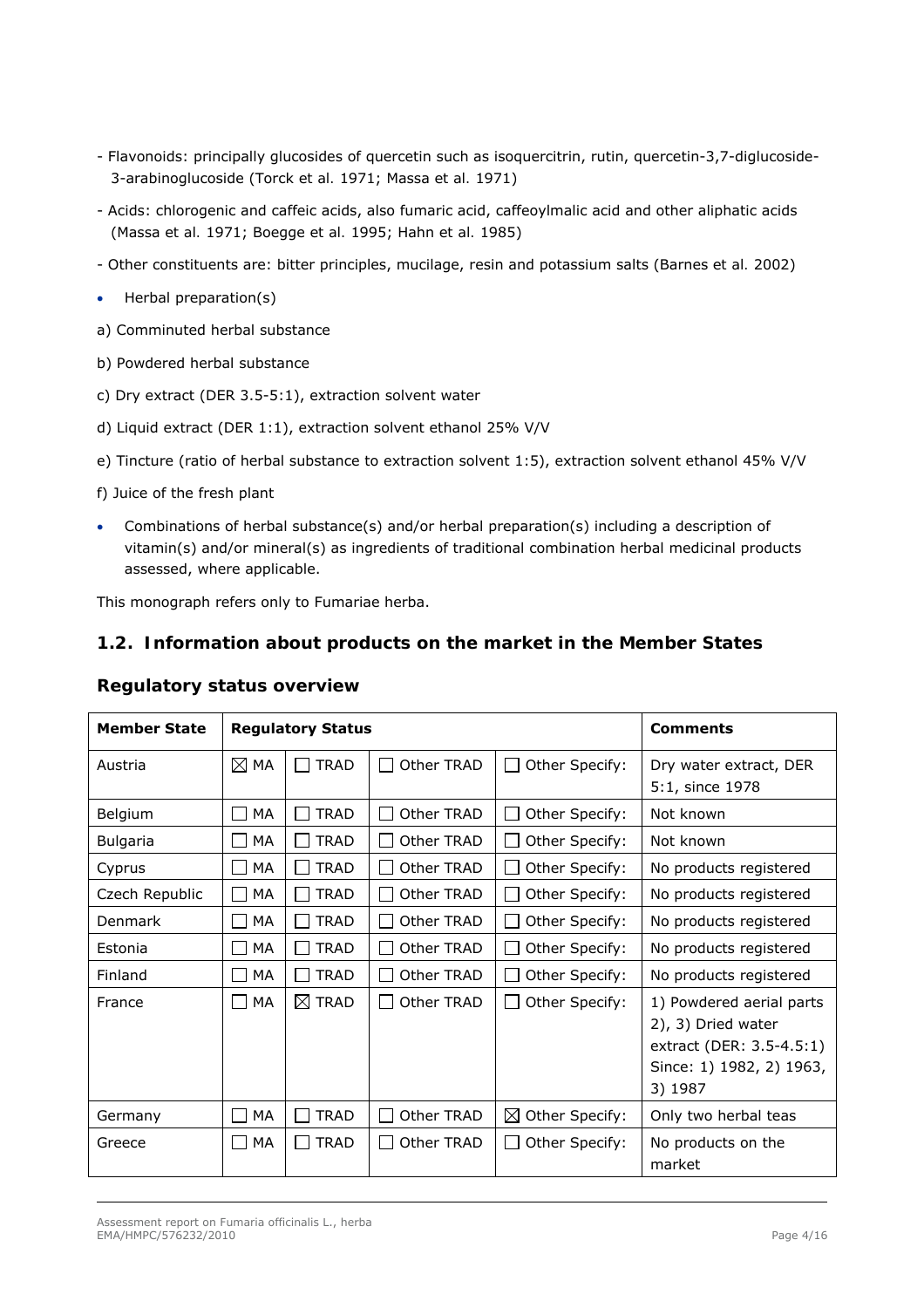| <b>Member State</b> | <b>Regulatory Status</b> |                  | <b>Comments</b> |                |                                                                                                                                         |
|---------------------|--------------------------|------------------|-----------------|----------------|-----------------------------------------------------------------------------------------------------------------------------------------|
| Hungary             | MA                       | <b>TRAD</b>      | Other TRAD      | Other Specify: | Not known                                                                                                                               |
| Iceland             | MA                       | <b>TRAD</b>      | Other TRAD      | Other Specify: | Not known                                                                                                                               |
| Ireland             | MA                       | <b>TRAD</b>      | Other TRAD      | Other Specify: | No products registered                                                                                                                  |
| Italy               | MA                       | <b>TRAD</b>      | Other TRAD      | Other Specify: | Not known                                                                                                                               |
| Latvia              | MA                       | <b>TRAD</b>      | Other TRAD      | Other Specify: | Not known                                                                                                                               |
| Liechtenstein       | MA                       | <b>TRAD</b>      | Other TRAD      | Other Specify: | Not known                                                                                                                               |
| Lithuania           | MA                       | <b>TRAD</b>      | Other TRAD      | Other Specify: | Not known                                                                                                                               |
| Luxemburg           | <b>MA</b>                | <b>TRAD</b>      | Other TRAD      | Other Specify: | Not known                                                                                                                               |
| Malta               | MA                       | <b>TRAD</b>      | Other TRAD      | Other Specify: | Not known                                                                                                                               |
| The Netherlands     | MA                       | <b>TRAD</b>      | Other TRAD      | Other Specify: | No products registered                                                                                                                  |
| Norway              | MA                       | <b>TRAD</b>      | Other TRAD      | Other Specify: | No products registered                                                                                                                  |
| Poland              | <b>MA</b>                | <b>TRAD</b>      | Other TRAD      | Other Specify: | Not known                                                                                                                               |
| Portugal            | MA                       | <b>TRAD</b>      | Other TRAD      | Other Specify: | No products registered                                                                                                                  |
| Romania             | MA                       | <b>TRAD</b>      | Other TRAD      | Other Specify: | Not known                                                                                                                               |
| Slovak Republic     | MA                       | <b>TRAD</b>      | Other TRAD      | Other Specify: | Not known                                                                                                                               |
| Slovenia            | MA                       | <b>TRAD</b>      | Other TRAD      | Other Specify: | No products registered                                                                                                                  |
| Spain               | MA                       | $\boxtimes$ TRAD | Other TRAD      | Other Specify: | 1) Powdered herbal<br>substance as herbal tea<br>2) Powdered herbal<br>substance for oral use in<br>capsules<br>Since: 1) 1985, 2) 1993 |
| Sweden              | MA                       | <b>TRAD</b>      | Other TRAD      | Other Specify: | No products registered                                                                                                                  |
| United Kingdom      | MA                       | <b>TRAD</b>      | Other TRAD      | Other Specify: | Not known                                                                                                                               |

MA: Marketing Authorisation

TRAD: Traditional Use Registration

Other TRAD: Other national Traditional systems of registration

Other: If known, it should be specified or otherwise add 'Not Known'

This regulatory overview is not legally binding and does not necessarily reflect the legal status of the products in the MSs concerned.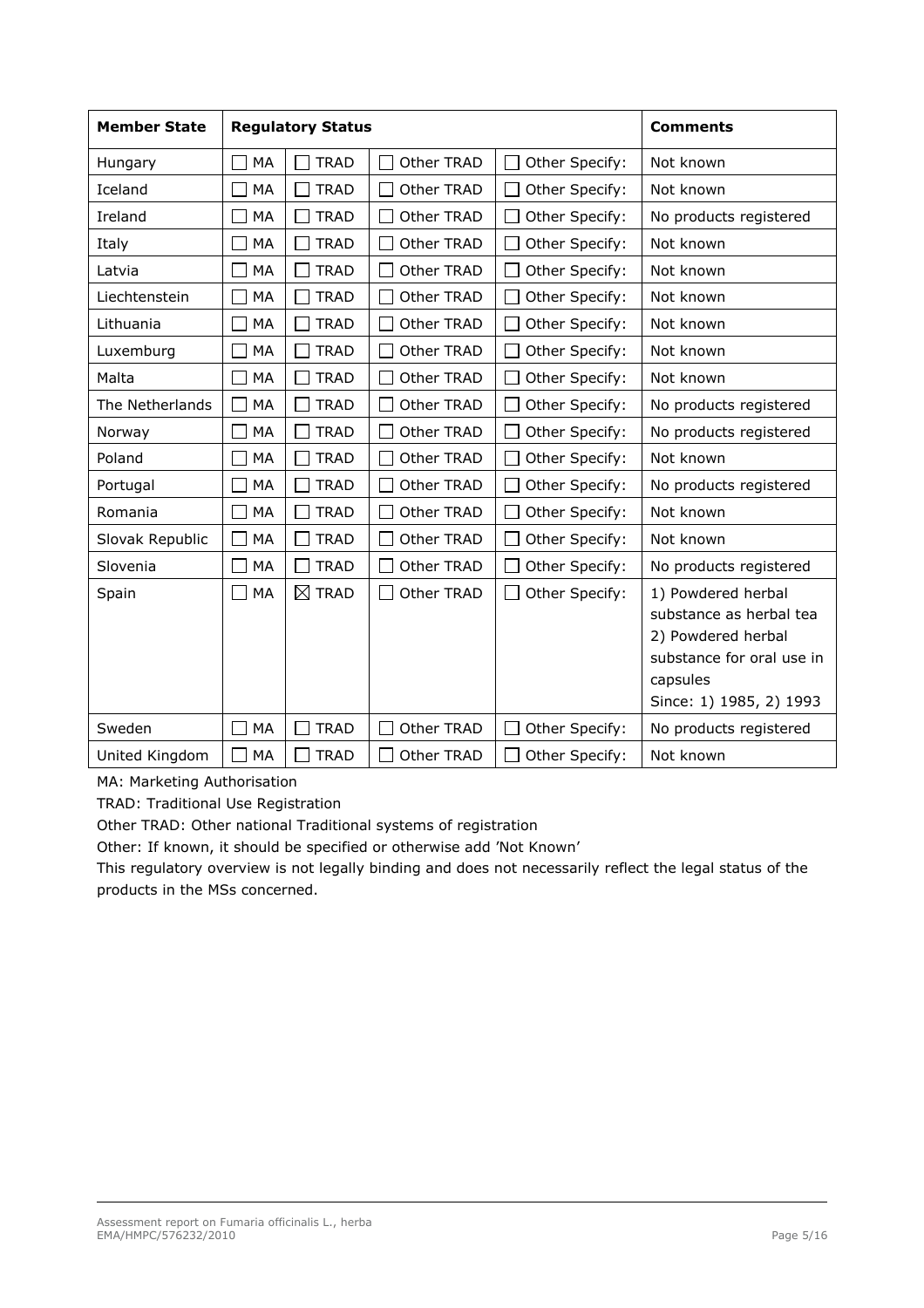## *Analytically*

<span id="page-5-1"></span><span id="page-5-0"></span>

| <b>Member State</b> | <b>Products, indications</b>                                                      |
|---------------------|-----------------------------------------------------------------------------------|
| Austria             | <u>WEU</u>                                                                        |
|                     | <b>Preparations</b>                                                               |
|                     | 1) Dry extract, extraction solvent water, DER not specified, not less than 1.5%   |
|                     | alkaloids calc. as protopine.                                                     |
|                     | 1 film-coated tablet contains 250 mg extract                                      |
|                     | 2) Dry extract, extraction solvent water, DER 5:1, not less than 2.5 mg           |
|                     | alkaloids calc. as protopine per film coated tablet.                              |
|                     | 1 film-coated tablet contains 250 mg extract                                      |
|                     | 3) Combination 275.1 mg dry extract, extraction solvent water, DER 4-6:1, not     |
|                     | less than 1.5% alkaloids calc. as protopine, 83.1 mg dry extract of Silybi        |
|                     | marianae fructus (no more details), combination                                   |
|                     | <b>Since</b>                                                                      |
|                     | 1) 1992                                                                           |
|                     | 2) 1978                                                                           |
|                     | 3) 1988                                                                           |
|                     | <b>Pharmaceutical form</b>                                                        |
|                     | 1), 2) Film coated tablet                                                         |
|                     | 3) Hard capsules                                                                  |
|                     | Posology for oral use in adults                                                   |
|                     | 1), 2) 3 times daily $1-2$ tablets                                                |
|                     | 3) 3 times daily 2 tablets                                                        |
|                     | <b>Indications</b>                                                                |
|                     | 1. Dyskinesia of the biliary duct, pain in case of cholelithiasis when surgery is |
|                     | not possible, pain in case of cholecystitis and cholangitis,                      |
|                     | postcholecystecomia syndrome, posthepatic syndrome with cholestasis.              |
|                     | 2. Pain in the biliary system in case of dyskinesia of the biliary duct,          |
|                     | complaints after cholecystectomia, cholelithiasis when surgery is not             |
|                     | possible.                                                                         |
|                     | 3. Supportive treatment of dyskinesias of the biliary duct (also after            |
|                     | cholecystectomia) in cases of an impairment of the liver.                         |
|                     |                                                                                   |
| France              | <b>TU</b>                                                                         |
|                     | <b>Preparations</b>                                                               |
|                     | 1) Powdered aerial parts                                                          |
|                     | 2) Dried extract (DER: 3.5-4.5:1), solvent water                                  |
|                     | 3) Dried extract (DER: 3.5-4.5:1), solvent water<br><b>Since</b>                  |
|                     | 1) 1982                                                                           |
|                     | 2) 1963                                                                           |
|                     | 3) 1987                                                                           |
|                     | <b>Pharmaceutical form</b>                                                        |
|                     | 1), 3) Hard capsules                                                              |
|                     | 2) Coated tablet                                                                  |
|                     | Posology for oral use in adults                                                   |
|                     | 1) 3-5 times daily (containing 220 mg powder each), (1100 mg maximum              |
|                     | daily)                                                                            |
|                     |                                                                                   |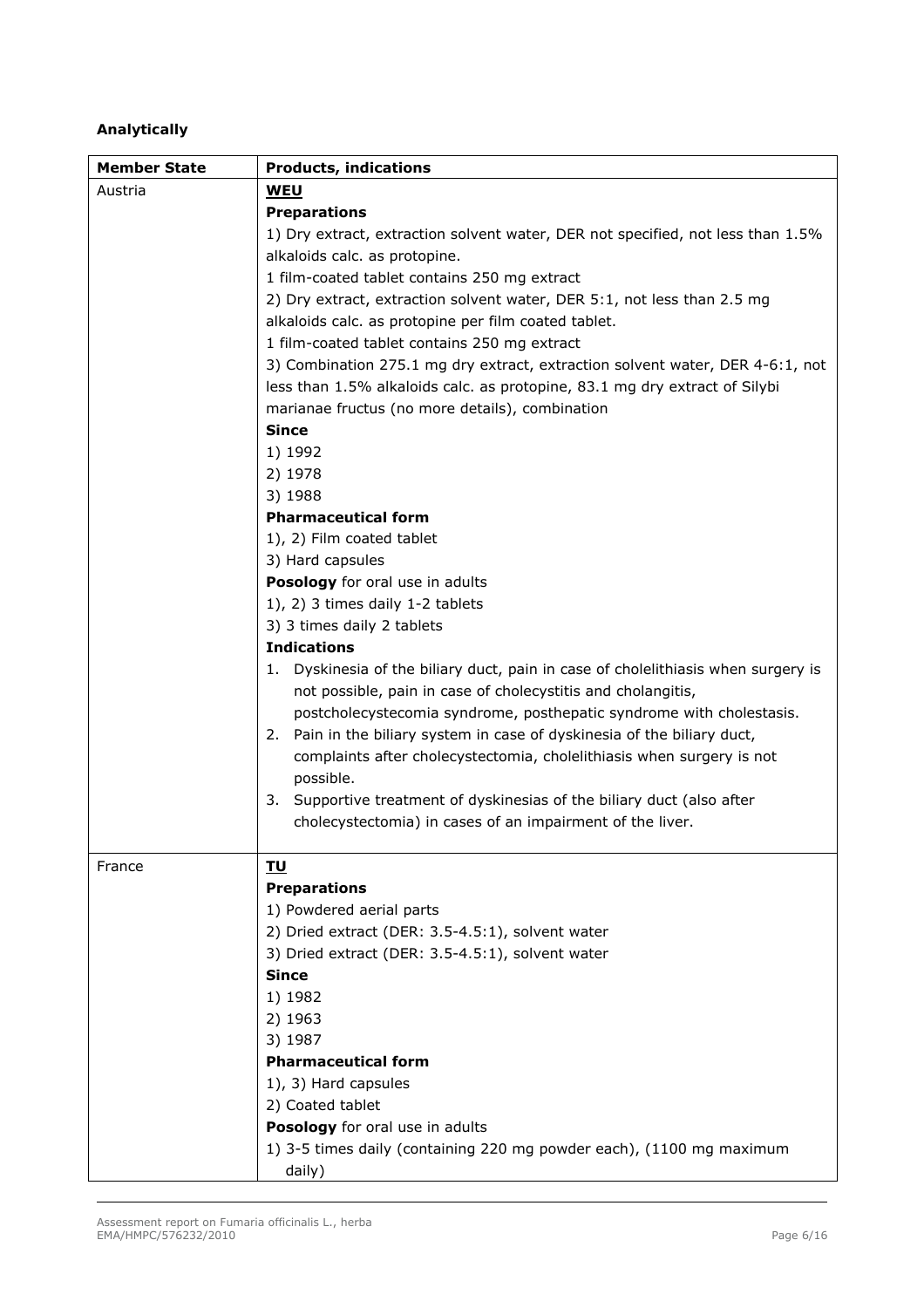| <b>Member State</b> | <b>Products, indications</b>                                                      |
|---------------------|-----------------------------------------------------------------------------------|
|                     | 2) 4 times daily 250 mg of extract /tablet (1000 mg daily)                        |
|                     | 3) 2 times daily 200 mg of extract / capsule                                      |
|                     | <b>Indications</b>                                                                |
|                     | 1) Traditionally used to promote urinary and digestive elimination functions.     |
|                     | Traditionally used as a choleretic and cholagogoue.                               |
|                     | 2), 3) Traditionally used to promote urinary and digestive elimination functions. |
| Germany             | Only two herbal teas                                                              |
| Spain               | <b>Preparations</b>                                                               |
|                     | 1) Powdered herbal substance for oral use as herbal tea or                        |
|                     | 2) Powdered herbal substance for oral use in capsules (160 mg) up to three        |
|                     | times daily                                                                       |
|                     |                                                                                   |
|                     | <b>Since</b>                                                                      |
|                     | 1) 1985                                                                           |
|                     | 2) 1993                                                                           |
|                     | Posology for oral use in adults                                                   |
|                     | 1) 2 $g/250$ ml divided in 2-3 times daily, 2-6 $g/day$                           |
|                     | 2) 6-8 capsules daily, 960-1280 mg/day                                            |
|                     | <b>Indications</b>                                                                |
|                     | 1) Traditionally used digestive complaints, difficult digestions.                 |
|                     | 2) Dyspeptic symptoms, THMP to facilitate difficult digestions, spastic           |
|                     | discomfort in the gastrointestinal tract (gall bladder).                          |

## <span id="page-6-0"></span>*1.3. Search and assessment methodology*

Search terms: *Fumaria officinalis* L., Fumariae herba, fumitory, fumitory alkaloids

Databases: Pubmed, Medline, HealLink, Scopus

Libraries: University of Athens, Lab. Of Pharmacognosy of the University of Athens

The regulatory status of Fumariae herba preparations in EU was requested by e-mail.

# **2. Historical data on medicinal use**

## *2.1. Information on period of medicinal use in the Community*

The name of fumitory is said to be derived either from the fact that its whitish, blue-green colour gives it the appearance of smoke rising from the ground, or according to Pliny and Olivier de Serres (XIV century) because the juice of the plant brings on such a flow of tears that the sight becomes dim as with smoke (Delaveau 1980), and hence its reputed use in affections of the eye. The leaves have no odour but a bitter and salty taste.

Fumitory has been known since antiquity and was described in herbals from the Middle-Ages. It was predominantly the Mediterranean genus that was once used as medicine. Traditionally the plant has been used as digestive and diuretic.

*Fumaria* extracts may be useful in the management of disorders of hepatobiliary tract, spastic discomfort in the area of the gallbladder bile ducts as well as gastrointestinal tract.

Unproven experimental uses: In folk medicine, the herb has been used for skin diseases, constipation, cystitis, arteriosclerosis, rheumatism, arthritis, as a blood purifier, for hypoglycaemia and infections (Gruenwald *et al.* 2007; Duke 2002).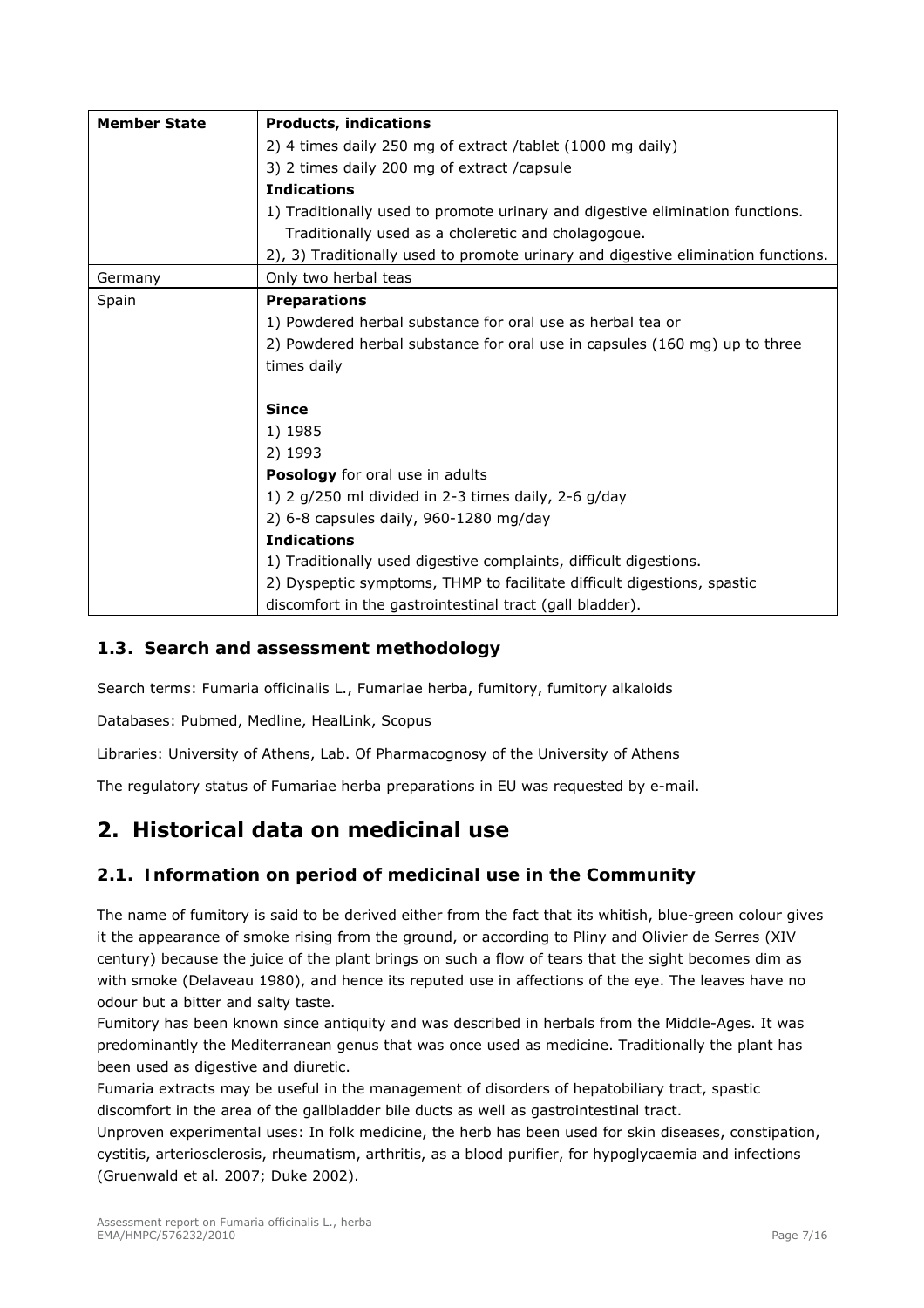The traditional preparation involved expressing the juice and evaporating. The plant has also been used to treat chronic eczema, cutaneous eruptions and other dermatological conditions (DerMarderosian *et al.* 2005; Duke 2002). The use as an eye lotion in conjunctivitis has also been reported (British Herbal Pharmacopoeia 1976).

Physicians and writers from Dioscorides to modern times value its depurative properties. The herbal drug has been monographed in old official pharmacopoeias (e.g. Pharmacopée Française; Codex Medicamentarius Gallicus Pharmacopée Française 1908; British Herbal Pharmacopoeia 1976; Madaus 1979; Bulletins Officiels N° 86/20 bis and N° 90/22 bis 1986; Les Cahiers de l'Agence 2008; Wichtl 1998; Blaschek *et al.* 2006; Blumenthal 1998; Goldberg *et al.* 2000; British Herbal Pharmacopoeia 1976; Bradley 1992). It is included in the Pharmacopée Française of 1908, for its diuretic and depurative properties.

Fumitory was officially recognised in 1986 by the French Health authorities (Bulletins Officiels N° 86/20 bis and N° 90/22 bis 1986) as an herbal remedy traditionally used in renal and digestive elimination functions and to help digestion. Moreover, fumitory is on the United Kingdom General Sales List (GSL) and is approved by the German Commission E Monograph (Blumenthal 1998; Goldberg *et al.* 2000). It has been used in Europe and worldwide as a traditional remedy for more than 30 years without safety problems. (British Herbal Pharmacopoeia 1976; Madaus 1979)

The flowers are used to make a yellow dye for wool.

Fumitory is listed by the Council of Europe as a natural source of food flavouring (category N3). This category indicates that fumitory can be added to foodstuffs in the traditionally accepted manner, although there is insufficient information available for an adequate assessment of potential toxicity (Barnes *et al.* 2002).

Type of tradition: European.

Fumitory (shatara) has been used in Afghanistan for the treatment of asthma (Delaveau 1980), while in India fumitory is widely used for dyspeptic disorders (Fiegel 1971).

## <span id="page-7-0"></span>*2.2. Information on traditional/current indications and specified substances/preparations*

Herbal preparations

According to the overview of the European market, the below listed herbal preparations a), b) and c) fulfil the criteria of at least 30 years in Europe. The herbal preparations d), e) and f) were found in many literature references, also for at least 30 years (British Herbal Pharmacopoeia 1976). For these preparations, a period of at least 30 years in medicinal use, as requested by Directive 2004/24 EC (British Herbal Pharmacopoeia 1976; Madaus 1979) for qualification as a traditional herbal medicinal product, is easily fulfilled. The evidence on traditional medicinal use is supported by a large number of publications providing consistent information.

- a) Comminuted herbal substance
- b) Powdered herbal substance (in France since 1982)

c) Dry extract (DER 3.5-5:1), extraction solvent water (in France since 1963, in Austria since 1978)

From the literature (British Herbal Pharmacopoeia 1976; Van Hellemont 1986; Bradley 1992; Barnes *et al.* 2002; Gruenwald *et al.* 2007; Goetz *et al.* 2009)

- d) Liquid extract (1:1), extraction solvent ethanol 25% V/V
- e) Tincture (1:5), ethanol 45% V/V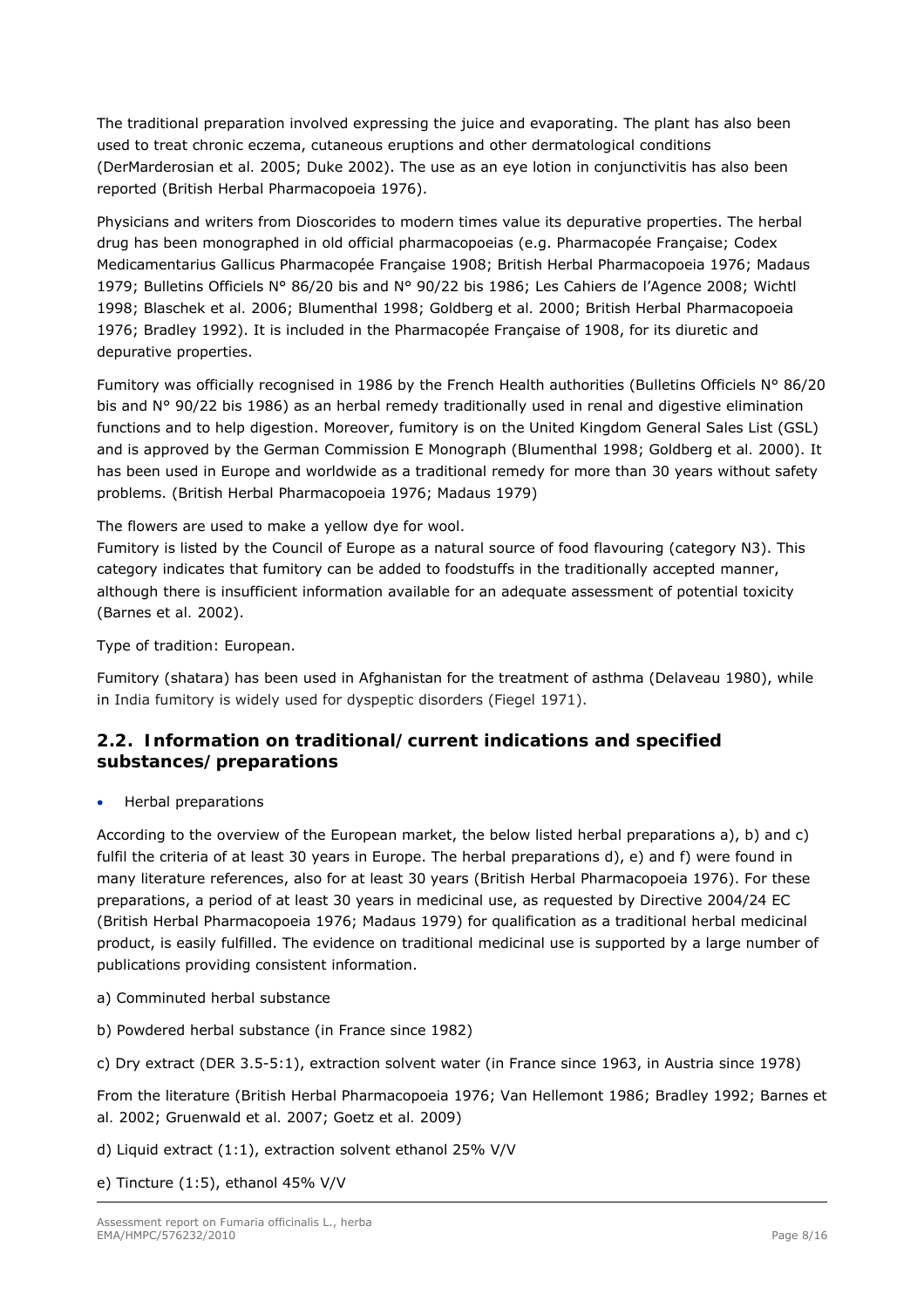### f) Juice of fresh plant

Herbal preparations in solid or liquid dosage forms for oral use or Comminuted herbal substance as herbal tea for oral use.

Indications

### France

Traditional herbal medicinal product used to promote urinary and digestive elimination functions

### Spain

Traditional herbal medicinal product for the symptomatic relief of digestive disorders such as dyspepsia and flatulence

### Austria

- Dyskinesia of the biliary duct, pain in case of cholelithiasis when surgery is not possible, pain in case of cholecystitis and cholangitis, postcholecystectomia syndrome and posthepatic syndrome with cholestasis
- Pain in the biliary system in case of dyskinesia of the biliary duct, complaints after cholecystectomia, cholelithiasis when surgery is not possible
- Supportive treatment of dyskinesias of the biliary duct (also after cholecystectomia) in cases of liver impairment

The indication accepted by MLWP-HMPC: Traditional herbal medicinal product used to increase bile flow for the relief of symptoms of indigestion (such as sensation of fullness, flatulence and slow digestion).

## <span id="page-8-0"></span>*2.3. Specified strength/posology/route of administration/duration of use for relevant preparations and indications*

### **Posology**

*Adults and elderly* 

- a) Comminuted herbal substance
	- 2-4 g/day (2 g/250 ml), 1-2 times daily

To be taken 30 min before meals

b) Powdered herbal substance

Single dose of 220 mg, up to 1100 mg of herbal substance daily

c) Dry extract (DER 3.5-4.5:1), extraction solvent water

Single dose of 250 mg of extract, up to 4 times daily

d) Liquid extract (1:1, solvent alcohol 25% V/V)

2-4 ml (30-50 drops) before meals

e) Tincture (1:5 alcohol 45% V/V)

Daily dose 1-4 ml before meals

f) Juice of the fresh plant

Daily dose 3.5-4 g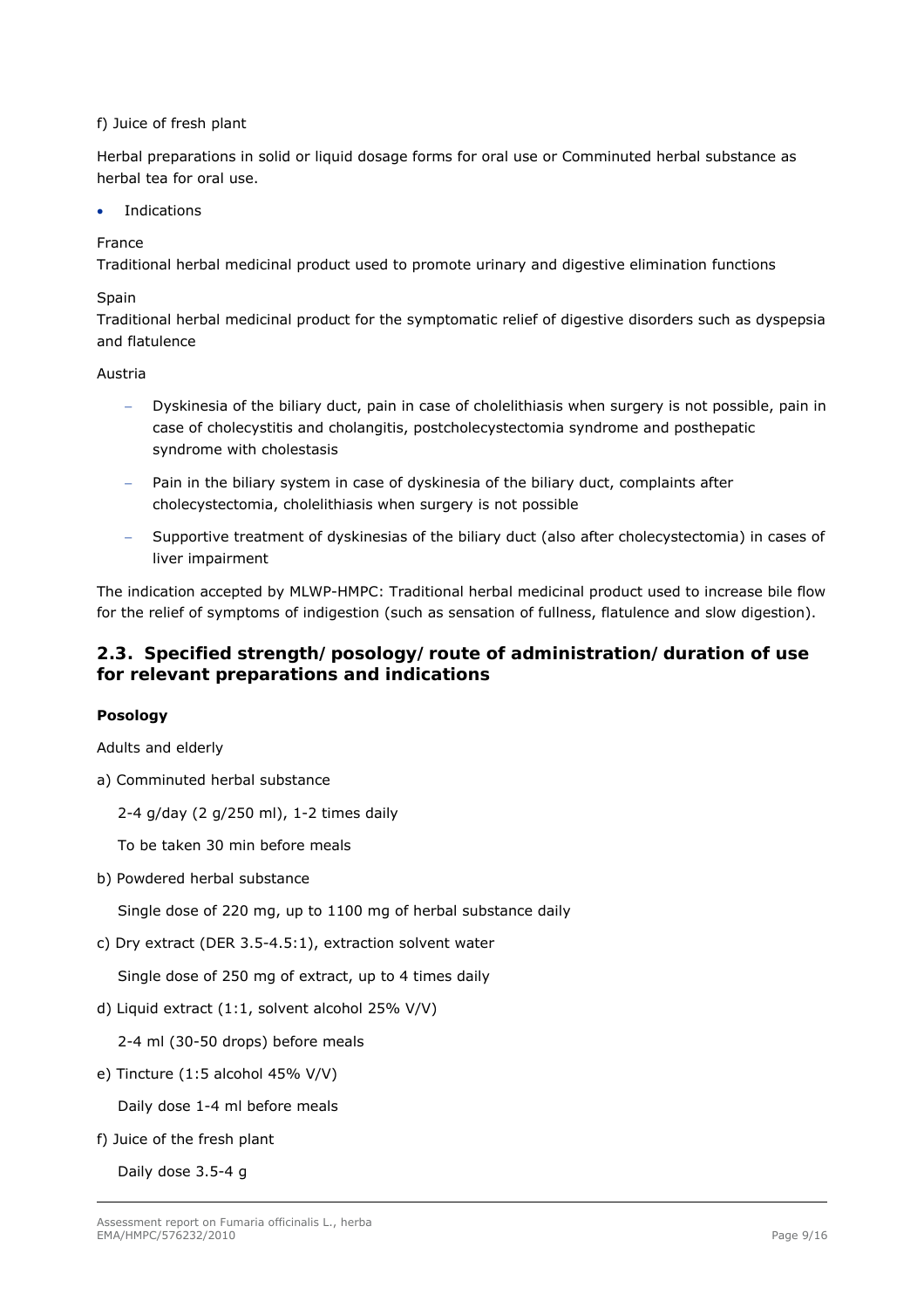### **Duration of use**

Up to 2-3 weeks (Kopp 1979; Zacharewicz *et al.* 1979)

# <span id="page-9-0"></span>**3. Non-Clinical Data**

## <span id="page-9-1"></span>*3.1. Overview of available pharmacological data regarding the herbal substance(s), herbal preparation(s) and relevant constituents thereof*

### *In vitro and animal studies*

The herb has been used as amphocholeretic (Boucard & Laubenheimer 1966; Fiegel 1971; Bradley 1992), mild antispasmodic, mild diuretic and laxative (Reynier *et al.* 1977; Reynier *et al.* 1977a).

#### *Amphocholeretic activity*

The amphocholeretic activity of fumitory has been demonstrated in animals, showing no effect on normal choleresis. However, it modified the bile flow when it was artificially increased or decreased (Boucard *et al.* 1966; Reynier *et al.* 1977; Reynier *et al.* 1977a).

Fumitory extract inhibited the formation of gall bladder calculi in animals (Lagrange *et al.* 1973).

#### *Antispasmodic activity*

Antispasmodic activity on smooth muscle has been reported by Reynier *et al.* (1977). Extracts inhibited formation of gallbladder calculi in animals (Lagrange *et al.* 1973).

### *Antibacterial activity*

Bactericidal activity against the Gram-positive organisms *Bacillus anthracis* and *Staphylococcus* has been reported (Preininger 1975).

### *Antiallergic and choleretic activity*

In *in vivo* (rats) studies, preparations of the herb had no effect on normal choloresis but modified bile flow that had been artificially increased or decreased (Boucard *et al.* 1966).

*Plantago major* together with *Fumaria officinalis* ethanolic extracts appeared to be of interest because of their antiallergic and choleretic properties showed in a study in the Tunisian population (Denden *et al.* 2010).

### *Bioactivities of secondary metabolites from Fumaria*

The alkaloid protopine has a contractile action on Oddi's sphincter in animals (Van Hellemont 1986). One preparation of the total alkaloids of *Fumaria officinalis* L. (no further information) has shown arrhythmic activity (Gorbunov *et al.* 1977).

The major alkaloid protopine has antihistaminic (Dil 1973), hypotensive, bradycardic and sedative activities in small doses in animals (Goetz *et al.* 2009), whereas larger doses cause excitation and convulsions (Preininger 1975).

All these observed of such bioactivities help to account for some of the existing clinical effects.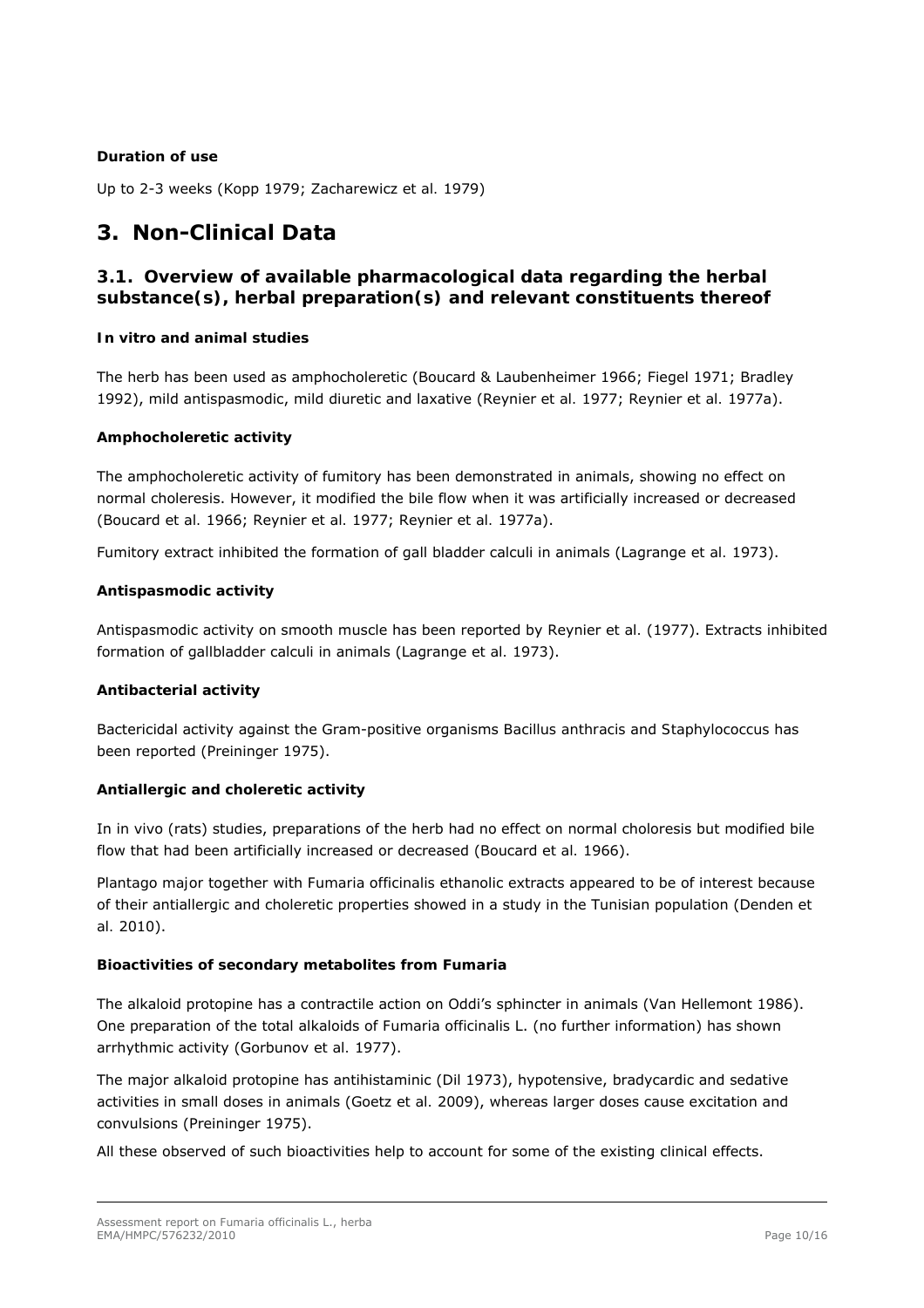## <span id="page-10-0"></span>*3.2. Overview of available pharmacokinetic data regarding the herbal substance(s), herbal preparation(s) and relevant constituents thereof*

No data on *Fumaria* extracts have been found or reported, while there is only the following reference on protopine alkaloids purified from *Fumaria* extracts:

The alkaloid protopine, the major secondary metabolite was extracted from *Fumaria officinalis* and purified by column chromatography. Urine samples were collected from horses and a human volunteer that had been administered with either *F. officinalis* or protopine free base. Plant and urine samples were acetylated and analysed by GC-MS after solid-phase extraction. The urinary metabolites of protopine were identified as 4,6,7,13-tetrahydro-9,10-dihydroxy-5-methyl-benzo[e]-l,3-benzodioxolo [4,5-1][2] benzazecin-12(5H)-one, 4,6,7,13-tetrahydro-10-hydroxy-9-methoxy-5-methyl- benzo[e]- 1,3-benzodioxolo[4,5-1][2] benzazecin-12(5H)-one and 4,6,7,13-tetrahydro-9-hydroxy-10-methoxy-5-methyl-benzo[e]-1,3-benzodioxolo[4, 5-l][2] benzazecin-12(5H)-one, chelianthifoline, isochelianthifoline and 2-O-desmethylchelianthifoline. The metabolic formation of the tetrahydroprotoberberines by closure of the bridge across N5 and C13 was rate limited and protopinelike metabolites accumulated only when the route is overloaded. The metabolism was qualitatively similar in horse and human ([Wynne](http://www.scopus.com/authid/detail.url?origin=resultslist&authorId=7004270353) *et al.* 2004).

## <span id="page-10-1"></span>*3.3. Overview of available toxicological data regarding the herbal substance(s)/herbal preparation(s) and constituents thereof*

### *Single-dose and repeated-dose toxicity studies*

No data available.

### *Genotoxicity studies*

According to available scientific literature, no genotoxicity studies have been carried out on fumitory.

### *Carcinogenicity studies*

According to available scientific literature, no carcinogenicity studies have been carried out on fumitory

### *Reproduction and developmental toxicity studies*

According to available scientific literature, no reproductive and developmental toxicity studies have been carried out on fumitory.

The safety of fumitory during pregnancy and lactation has not been established. In accordance with general medical practice, the herbal medicinal products (herbal teas or finished products) should not be used during pregnancy and lactation without medical advice.

## <span id="page-10-2"></span>*3.4. Overall conclusions on non-clinical data*

Fumitory was officially recognised in 1986 by the French Health authorities (Bulletins Officiels N° 86/20 bis and N° 90/22 bis 1986) as an herbal remedy traditionally used in renal and digestive elimination functions and to help digestion. Moreover, fumitory is on the United Kingdom General Sales List (GSL) and is approved by the German Commission E Monograph. It has been used, in Europe and worldwide, as a traditional remedy for more than 30 years without safety problems.

The published data that refers to the indications and preparations are limited, but existing data on the pharmacological activities (choleretic amphocholeretic, mild antispasmodic on smooth muscle, mild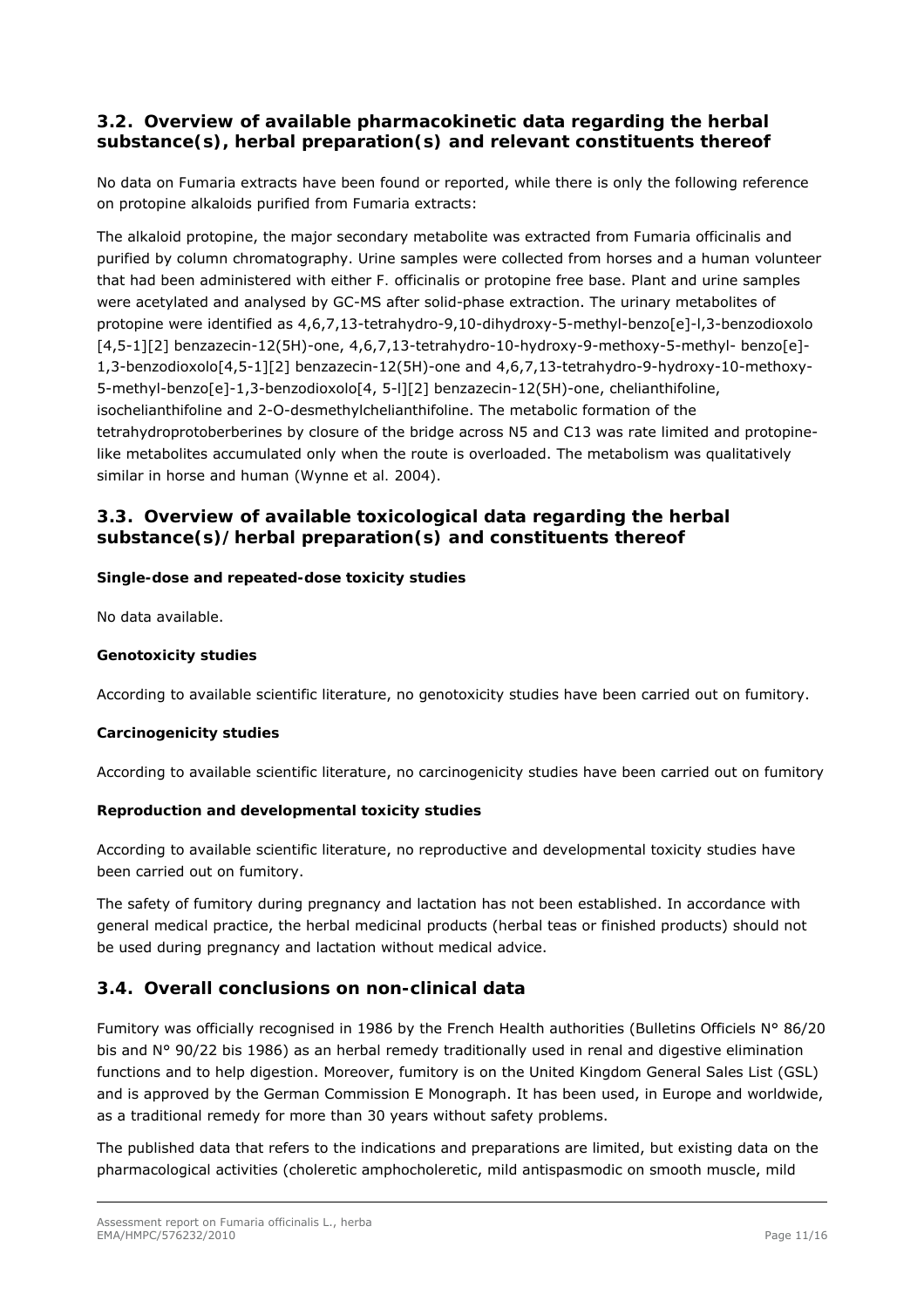diuretic and laxative antispasmodic activity) (Reynier *et al.* 1977*;* Reynier *et al.* 1977a;Lagrange *et al.* 1973; Boucard *et al.* 1966; Fiegel 1971; Bradley 1992) support the traditional use of *Fumaria officinalis* and preparations thereof in the proposed indication:

Traditional herbal medicinal product used to increase bile flow for the relief of symptoms of indigestion (such as sensation of fullness, flatulence and slow digestion).

The efficacy of traditional herbal medicinal products is only plausible but not proven by clinical data. Nevertheless, no safety problems have been found.

The lack of genotoxicity, carcinogenicity as well as reproductive and developmental toxicity studies do not allow the establishment of a Community List Entry.

# <span id="page-11-0"></span>**4. Clinical Data**

## <span id="page-11-1"></span>*4.1. Clinical Pharmacology*

## <span id="page-11-2"></span>**4.1.1. Overview of pharmacodynamic data regarding the herbal substance(s)/preparation(s) including data on relevant constituents**

No data available.

# <span id="page-11-3"></span>**4.1.2. Overview of pharmacokinetic data regarding the herbal substance(s)/preparation(s) including data on relevant constituents**

No data available.

## <span id="page-11-4"></span>*4.2. Clinical Efficacy*

## <span id="page-11-5"></span>**4.2.1. Dose response studies**

No data available.

## <span id="page-11-6"></span>**4.2.2. Clinical studies (case studies and clinical trials)**

There is a lack of clinical research assessing the effects of fumitory; therefore, rigorous randomised controlled clinical trials are required.

The following data on clinical studies has been found in the literature:

### *Clinical trials*

In a clinical study involving 105 patients with biliary disorders (hepatopathy, chololethiasis, postoperation cholocystectomy syndrome) favourable results were claimed (British Herbal Compendium 1992; Fiegel 1971). Doses of 2 tablets containing sprayed fumitory water extract (3-6:1) in tablets of 250 mg each, in a proposed dose of 2 tablets 3 times daily were used for a period of 2-6 months. No detailed response has been given but a good tolerability was reported.

In another clinical trial by Müscher (1971), an amphocholeretic herbal medicinal product (fumitory herb water extract 4-6:1, in tablets containing 250 mg of sprayed water extract) was used for one year in a group of 178 patients with biliary disorders. Ninety six of 178 treated patients (20-70 years old) were suffering from biliary disorders (especially dyskinesia) taking doses of 3 tablets daily (two before meals and the 3<sup>rd</sup> before sleep). The safety and tolerability was proven and for 64 patients the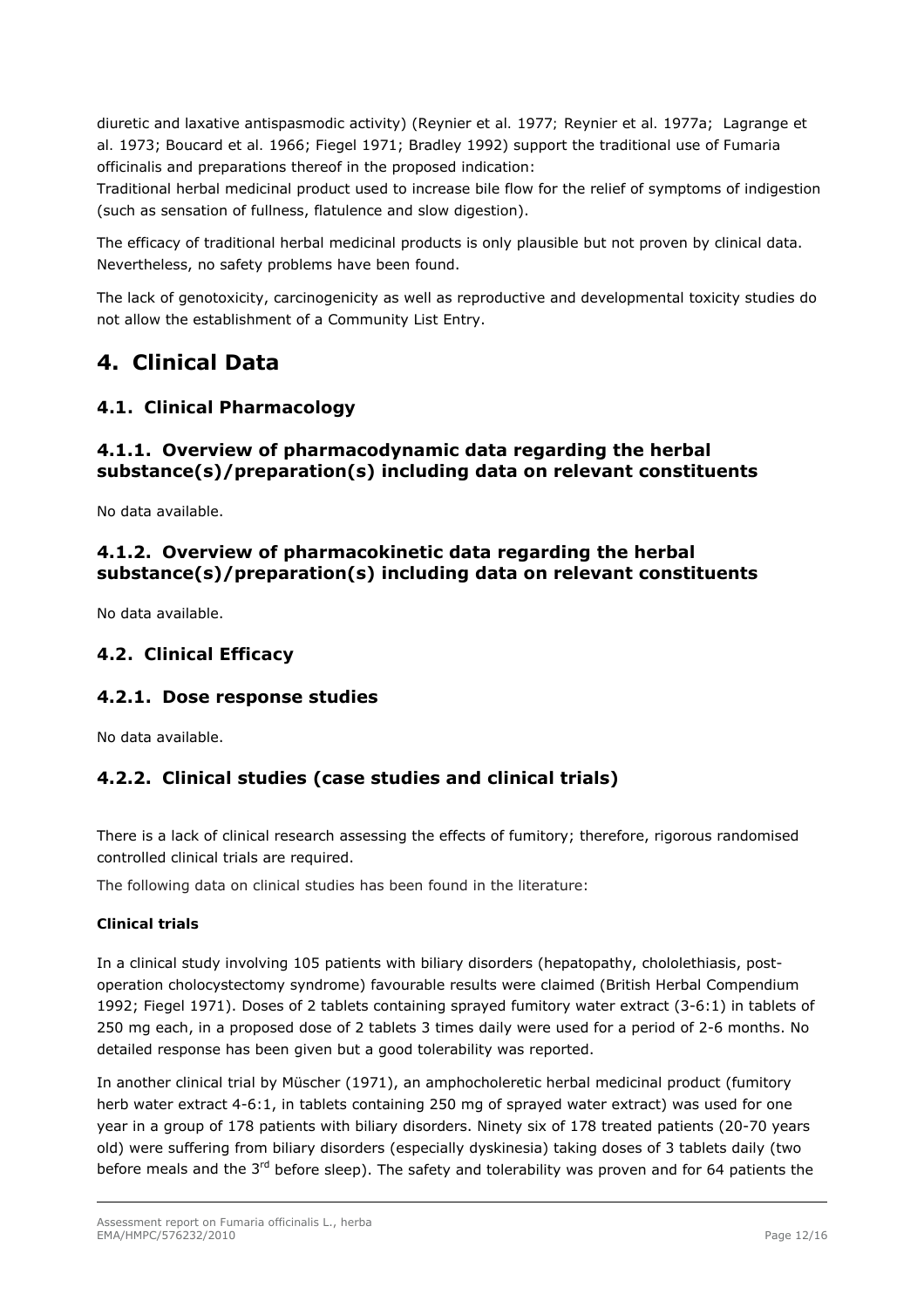results were characterised as successful, especially against the symptoms of fullness and flatulence. Another 43 patients (40-70 years old) with diagnosed chololithiasis and post-operation syndrome were treated with 2 tablets containing 250 mg, 3 times daily for a period of 3 weeks, showing successful results, good tolerability and safety for 36 of them. In total, 125 patients out of 178 treated claimed favourable results. In all cases, the tablets were taken before meals, and the safety and tolerability were proven.

Roux (1977): In that clinical study 31 patients (16 men and 15 women, 25-78 years old) with biliary syndrome (either dyskinesia or low digestion and digestive complains (diarrhoea) have shown very positive amphocholeretic effects. The treatment lasted 15-30 days (depending on the problem) with doses of 2 dragees containing 250 mg of water extract of fumitory (no further data given).

The clinical experience with a *Fumaria officinalis* nebulisate (water extract of 4-6:1) as an amphocholinergic agent used in 64 patients suffering from biliary disorders (dyskinesia, hepatopathy etc.) has been published by [Zawodsky \(1974\). All patients were treated with 3 tablets containing 250](http://www.scopus.com/authid/detail.url?origin=resultslist&authorId=6602334708)  [mg of the extract daily, for 21 days. No adverse effects were noticed and an excellent tolerability was](http://www.scopus.com/authid/detail.url?origin=resultslist&authorId=6602334708)  [reported.](http://www.scopus.com/authid/detail.url?origin=resultslist&authorId=6602334708) 

[Hunold \(1975\)](http://www.scopus.com/authid/detail.url?origin=resultslist&authorId=7004168352): The clinical experience with *Fumaria officinalis* [\(water extract of 4-6:1\) in primary and](http://www.scopus.com/record/display.url?eid=2-s2.0-0016857394&origin=resultslist&sort=plf-f&src=s&st1=Fumaria+officinalis&nlo=&nlr=&nls=&sid=QtkHzAlEexCfmiZ3X15sHO1%3a30&sot=b&sdt=b&sl=34&s=TITLE-ABS-KEY%28Fumaria+officinalis%29&relpos=85&relpos=5)  [secondary, organic or functional affections of the gall bladder and biliary system was checked in a](http://www.scopus.com/record/display.url?eid=2-s2.0-0016857394&origin=resultslist&sort=plf-f&src=s&st1=Fumaria+officinalis&nlo=&nlr=&nls=&sid=QtkHzAlEexCfmiZ3X15sHO1%3a30&sot=b&sdt=b&sl=34&s=TITLE-ABS-KEY%28Fumaria+officinalis%29&relpos=85&relpos=5)  [group of 85 patients \(no detailed information on the doses used during the trial\).](http://www.scopus.com/record/display.url?eid=2-s2.0-0016857394&origin=resultslist&sort=plf-f&src=s&st1=Fumaria+officinalis&nlo=&nlr=&nls=&sid=QtkHzAlEexCfmiZ3X15sHO1%3a30&sot=b&sdt=b&sl=34&s=TITLE-ABS-KEY%28Fumaria+officinalis%29&relpos=85&relpos=5) 

Heully *et al.* (1969): The effect of a water extract of fumitory herb has been studied in a group of 20 persons vis-à-vis toward the choleretic activity in a dose of 500 mg by direct infusion into the duodenum. The results appeared very variable and not comparable. The tolerability of the extract was very good.

[Bourjat \(1974\)](http://www.scopus.com/authid/detail.url?origin=resultslist&authorId=7005362646): A clinical study has been carried out on the effect of a water extract sprayed in tablets (nebulizate) of *Fumaria officinalis* against [Xerostomia due to radiotherapy \(because of pathological](http://www.scopus.com/record/display.url?eid=2-s2.0-0015965461&origin=resultslist&sort=plf-f&src=s&st1=Fumaria+officinalis&nlo=&nlr=&nls=&sid=QtkHzAlEexCfmiZ3X15sHO1%3a30&sot=b&sdt=b&sl=34&s=TITLE-ABS-KEY%28Fumaria+officinalis%29&relpos=87&relpos=7)  [sclerosis of salivary glands\) 2 tablets containing 250 mg of water extract were taken before each meal](http://www.scopus.com/record/display.url?eid=2-s2.0-0015965461&origin=resultslist&sort=plf-f&src=s&st1=Fumaria+officinalis&nlo=&nlr=&nls=&sid=QtkHzAlEexCfmiZ3X15sHO1%3a30&sot=b&sdt=b&sl=34&s=TITLE-ABS-KEY%28Fumaria+officinalis%29&relpos=87&relpos=7)  [and before sleep \(no further information on the type of the extract is available\).](http://www.scopus.com/record/display.url?eid=2-s2.0-0015965461&origin=resultslist&sort=plf-f&src=s&st1=Fumaria+officinalis&nlo=&nlr=&nls=&sid=QtkHzAlEexCfmiZ3X15sHO1%3a30&sot=b&sdt=b&sl=34&s=TITLE-ABS-KEY%28Fumaria+officinalis%29&relpos=87&relpos=7) The authors reported the results as 'very good'.

Salembier (1967): A [study on the effect of the aerosol 'Fumeterre' on choleresis has been carried out](http://www.scopus.com/record/display.url?eid=2-s2.0-0014153280&origin=reflist&sort=plf-f&src=s&st1=Fumaria+officinalis&nlo=&nlr=&nls=&sid=QtkHzAlEexCfmiZ3X15sHO1%3a30&sot=b&sdt=b&sl=34&s=TITLE-ABS-KEY%28Fumaria+officinalis%29)  [in a group of 33 patients with external biliary drainage](http://www.scopus.com/record/display.url?eid=2-s2.0-0014153280&origin=reflist&sort=plf-f&src=s&st1=Fumaria+officinalis&nlo=&nlr=&nls=&sid=QtkHzAlEexCfmiZ3X15sHO1%3a30&sot=b&sdt=b&sl=34&s=TITLE-ABS-KEY%28Fumaria+officinalis%29) (no further information available).

Fablet *et al.* (1968): The therapeutic activity of the extract of *Fumaria officinalis* against the hepatobiliary syndrome and the depending migraines has been studied in a group of 101 patients (82 women and 19 men of 16-79 years old) (no further information available).

### *Double blind placebo clinical trial*

One double blind placebo clinical trial was performed in a group of 30 patients (20 women, 10 men of 26-57 years old) with different biliary disorders (dyskinesia, cholocystitis, hepatopathy, chololithiasis, post-operation cholocystectomy syndrome). Patients were taking 3 tablets of 'Fumaria-Nebulisat' (water extract 4-6:1) 250 mg daily (two before meals and the  $3<sup>rd</sup>$  before sleep), for 28 days. The safety and tolerability was proven, and for all 30 patients the results were described as successful, especially against the symptoms of fullness and flatulence (Kopp 1979).

### *Open studies*

Kopp (1979): The Choleretic activity of an herbal medicinal product containing an extract of fumitory was studied in an open study in 18 patients for 10 days with favourable results. No data on the exact preparation nor the posology were provided.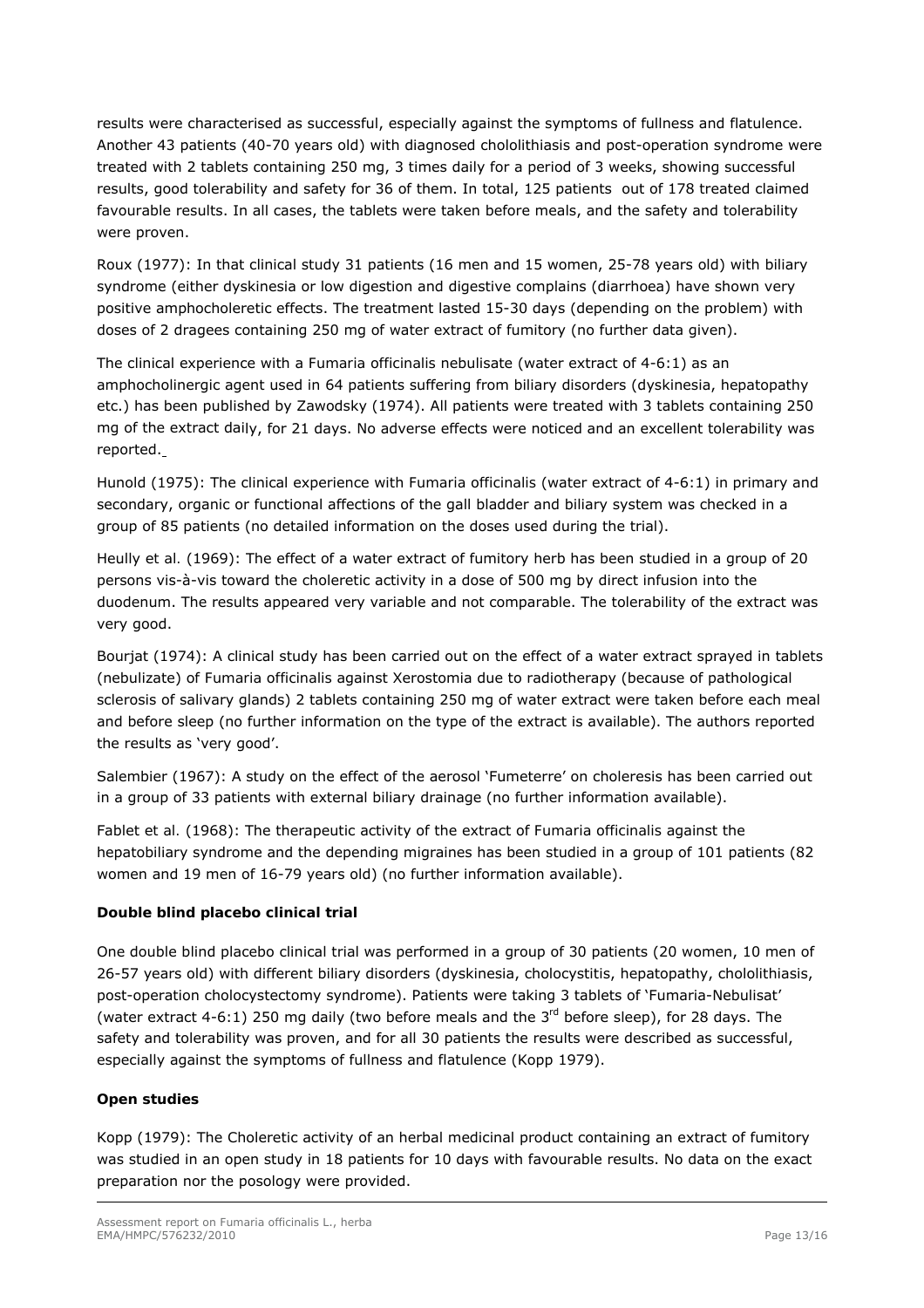Zacharewicz *et al.* (1979): In an open study, 45 patients (30 women and 15 men 28-59 years old), 27 of them with biliary dyskinesia problems (20 hypertonic, 7 hypotonic), were treated with 3 tablets containing 250 mg of extract daily (water extract not further specified), for 16 days. In some cases the daily doses reached 2000 mg. No adverse effects were reported, while 80% of the participants of the open study improved their daily life and their symptoms were clearly reduced.

However, the methodological limitations of these studies do not allow attributing the reported effects to the administration of fumitory (Barnes *et al.* 2002).

### *Irritable bowel syndrome*

Neither fumitory nor Javanese turmeric was effective in a study in patients with irritable bowel syndrome (IBS) (Brinkhaus *et al.* 2005).

The aim of this study was to determine the efficacy of two herbal remedies used in the treatment of IBS. In a randomized, double-blind, placebo-controlled trial, IBS patients were randomly assigned to one of three treatment groups: 1) *Curcuma xanthorriza* 60 mg daily (curcuma group) (n=24), 2) *Fumaria officinalis* 1500 mg daily (fumitory group) (n=24) and 3) placebo (n=58). The study treatment was applied three times daily for 18 weeks. The main outcome parameters were changes in global patient ratings of an IBS-related pain and distension on a visual analogue scale (0-50 mm) between baseline and at the end of treatment. Additional outcome parameters included global assessments of changes in IBS symptoms and psychosocial stress caused by IBS.

A total of 106 patients (mean age 48±12 years, 63% F) were included in the intention-to-treat group. An IBS-related pain decreased by -0.9  $\pm$  11.5 (mm $\pm$ SD) in the fumitory group, -0.3 $\pm$ 9.9 in the placebo group and increased by  $2.0\pm9.5$  in the curcuma group ( $p=0.81$ ). IBS-related distension decreased by -1.4±12.5 in the curcuma group, -2.1±9.2 in the placebo group and increased by  $0.3\pm9.3$  in the fumitory group (p=0.48). Additionally, the global assessment of changes in IBS symptoms and psychological stress due to IBS did not differ significantly between the three treatment groups.

Neither fumitory nor curcuma showed any therapeutic benefit over placebo in patients with IBS. Therefore, the use of these herbs for the treatment of IBS cannot be recommended.

# <span id="page-13-0"></span>**4.2.3. Clinical studies in special populations (e.g. elderly and children)**

None reported.

## <span id="page-13-1"></span>*4.3. Overall conclusions on clinical pharmacology and efficacy*

Eight existing clinical studies in 617 patients (Bradley 1992; Fiegel 1971; Müscher 1971; Roux 1977; Zawodsky 1974; Hunold 1975; [Bourjat 1974](http://www.scopus.com/authid/detail.url?origin=resultslist&authorId=7005362646); Salembier 1967; Fablet *et al.* 1968) as well as one existing double blind placebo trial (30 patients) (Kopp 1979) and two open studies in 63 patients (Kopp 1979; Zacharewicz *et al.* 1979) fully support the traditional use with intended choleretic and digestive effects of fumitory. However, there is a lack of rigorous clinical research assessing the effects of preparations of fumitory.

In view of the published *in vitro* and *in vivo* studies as well as the existing clinical trials, an antispasmodic effect on the upper digestive tract is sufficiently documented.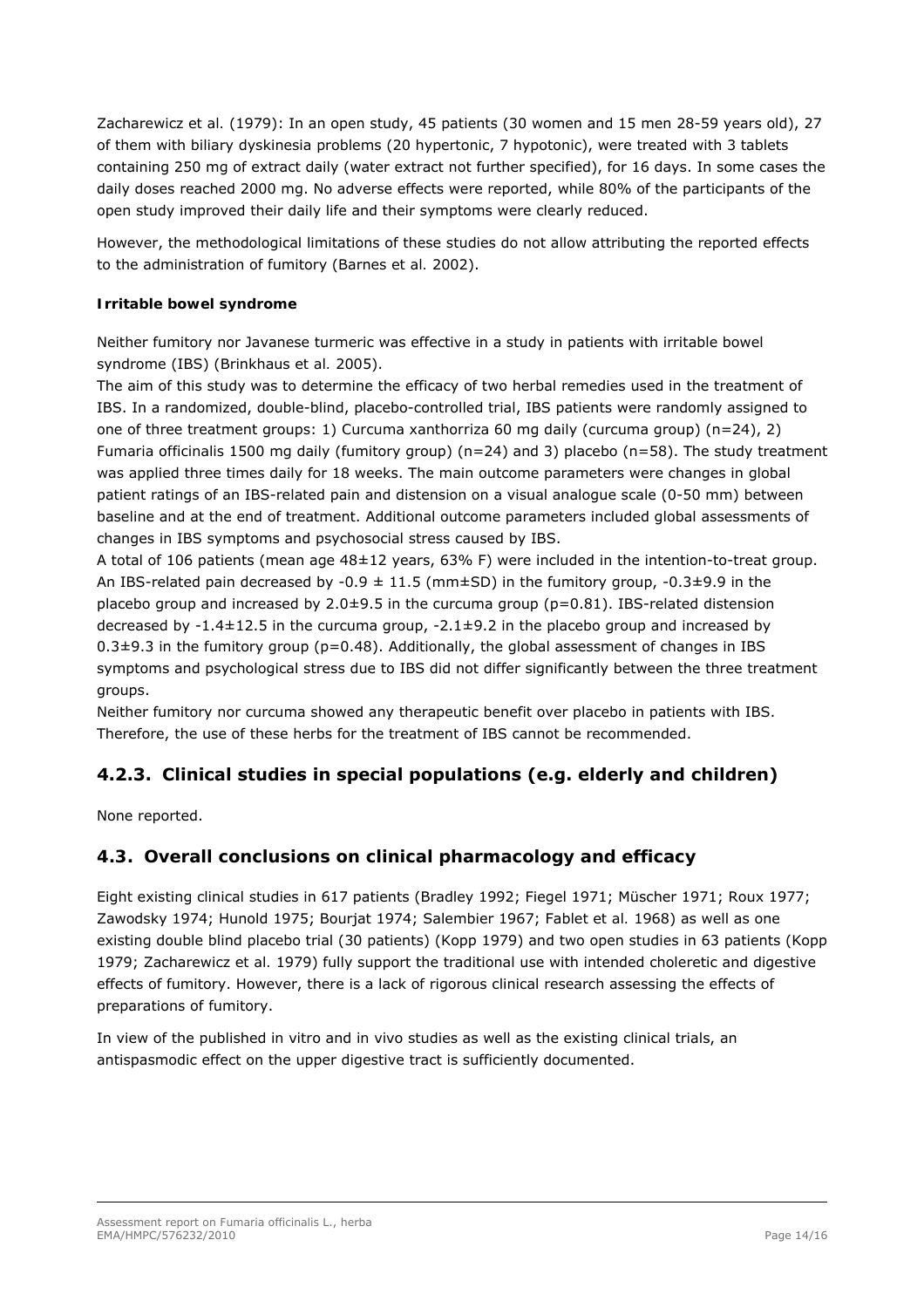# <span id="page-14-0"></span>**5. Clinical Safety/Pharmacovigilance**

## <span id="page-14-1"></span>*5.1. Overview of toxicological/safety data from clinical trials in humans*

Eight existing clinical studies in 617 patients (Bradley 1992; Fiegel 1971; Müscher 1971; Roux 1977; Zawodsky 1974; Hunold 1975; [Bourjat 1974](http://www.scopus.com/authid/detail.url?origin=resultslist&authorId=7005362646); Salembier 1967; Fablet *et al.* 1968) as well as one existing double blind placebo trial (30 patients) (Kopp 1979) and two open studies in 63 patients (Kopp 1979; Zacharewicz *et al.* 1979) support the traditional use with intended choleretic and digestive effects of fumitory. A very good tolerability was proven and no adverse effects have been reported, showing enough safety data for the proposed traditional use of fumitory.

## <span id="page-14-2"></span>*5.2. Patient exposure*

No data available.

## <span id="page-14-3"></span>*5.3. Adverse events and serious adverse events and deaths*

Raised intraocular pressure and oedema have been reported as possible undesired effects (Anderson *et al.* 1986).

One case of an acute hepatitis probably induced by product containing *Fumaria* and *Vitis vinifera* has been recently reported by Bonnet *et al.* (2007).

## <span id="page-14-4"></span>*5.4. Laboratory findings*

No data available.

## <span id="page-14-5"></span>*5.5. Safety in special populations and situations*

#### *Special patient population*

In the absence of data, *Fumaria* is intended only for adults.

#### *Use in pregnancy and lactation*

In the absence of data and in accordance with general medical practice, it is recommended not to use the herbal medicinal products containing fumitory during pregnancy and lactation.

#### *Overdose*

No cases of overdose have been reported in the scientific literature.

### *Drug abuse*

No data available.

#### *Effects on ability to drive or operate machinery or impairment of mental ability*

No data available.